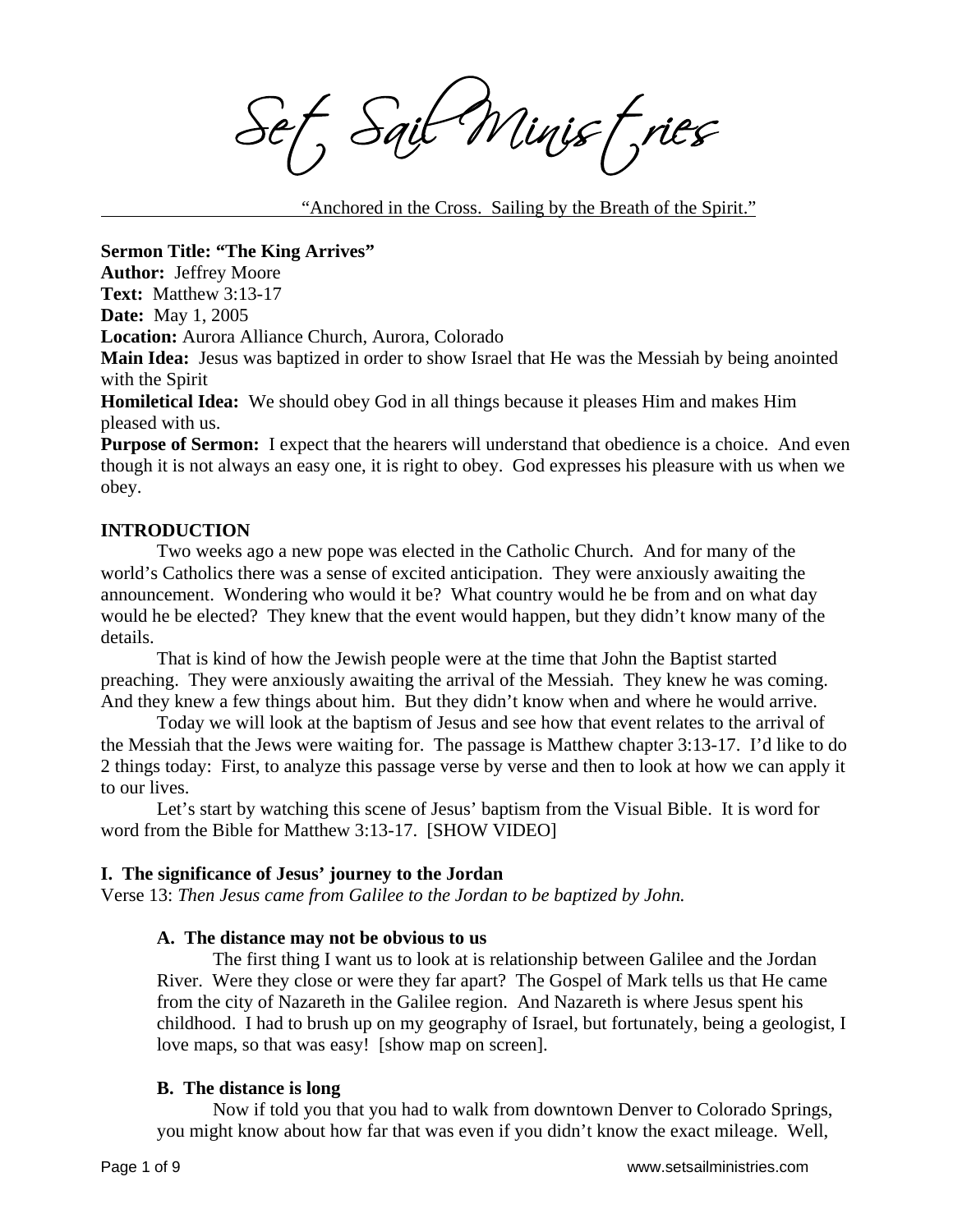that is just about exactly how far it was from Nazareth to where John was baptizing: about 70 miles. But remember: Jesus was walking. So keep in mind: Denver to Colorado Springs. For Jesus to make this trip, it would have been at least a 2 day walk, possible several more than that, depending on his route. [Explain map]



# **II. The significance of the Jordan River**

#### **A. The Jordan River was important in Israel's history**

So what about the Jordan River itself? Was it important that Jesus be baptized there? Was it important that Jesus be baptized in the exact spot where it happened? Absolutely.

#### **1. Israelites crossed Jordan from the east near Jericho**

One of the first major events that happened at the Jordan River in the Bible was when Joshua led the Israelites into the Promised Land through the river. Moses had led them out of Egypt, they wandered around in the desert for 40 years, then God led them around to enter the Promised Land from the east. But they had to cross the Jordan river to do that.

I can imagine them sitting around the camp the night before saying, "How are we all going to get across this big river." Well, God had a plan. God told Joshua, that the priests were to go first and carry the Ark of the Covenant and when their feet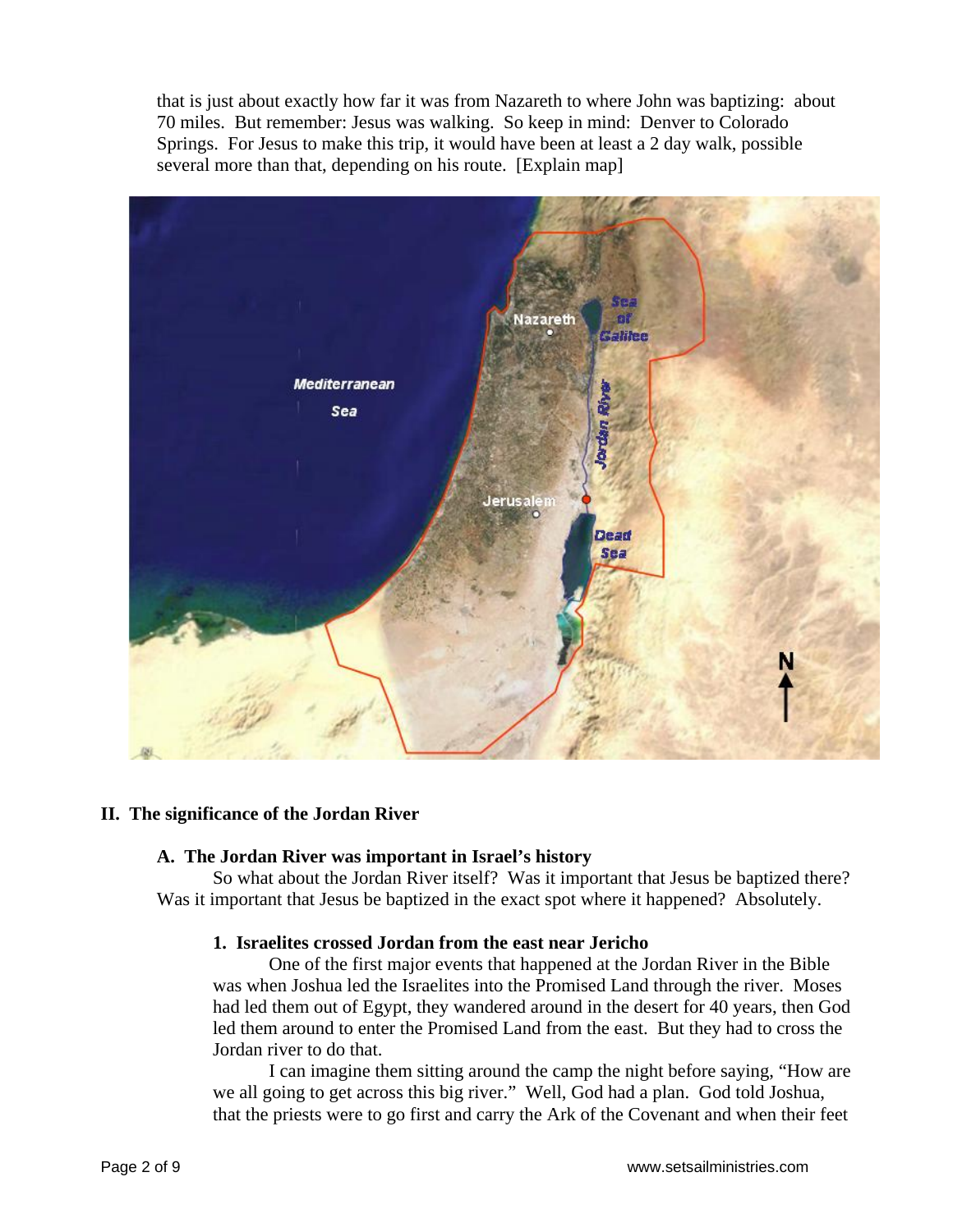touched the water, God would part it, just like He did at the Red Sea and the people would be able to walk across on dry land.

And that is exactly what happened. The Israelites crossed the Jordan River near Jericho, just a few miles north of the Dead Sea at the red dot on the map.. So the Israelites very first experience with the Jordan River involved a miracle. I think that is something they would have remembered and passed down to their children. **2. Elijah divided the river, then taken up in a chariot of fire on the east side**

What else? The next major event recorded in the Bible that happened at the Jordan River involved the prophet Elijah. Elijah was the one that never actually died, but God took him from the earth to Heaven in a chariot of fire.

The account is in 2 Kings where we see Elijah and his fellow prophet Elisha traveling from Jericho to the Jordan. When they got there, Elijah rolled up his coat and struck the water, the water parted and they walked over to the other side on dry land. At which point I imagine Elisha turning to Elijah and saying something like, "Dude, you da man!".

So it was right on the banks of the Jordan River that God sent the chariot of fire and a whirlwind to take Elijah to Heaven. And where did this happen? In the exact same place that the Israelites crossed over several hundred years before. Right near Jericho.

#### **B. Summary and spiritual parallels**

So we see that for the Jews, big things happened at the Jordan River. Miraculous things. And not just anywhere along the Jordan, but at this one particular spot. When John started preaching and baptizing there, you have to wonder if they thought, "I wonder if God is going to do another miracle at this spot." Well they were right!

One last thing before we move on. We know that many of the things that happened in the Old Testament were types and shadows of things to come and there is a spiritual parallel that I want you to see.

The name 'Jesus' is the Greek form of the Hebrew name, 'Joshua'. The first Joshua led God's people into the physical Promised Land, and God did a miracle by parting the water. And now, another Joshua was about to lead God's people into the spiritual Promised Land. And this time God didn't part the water, He parted the heavens. But I'm getting ahead of myself. It was no coincidence that Jesus came to this place to be baptized. It was God's plan all along

#### **III. John attempts to prevent Jesus' baptism; then consents**

Verses 14 and 15: *But John tried to deter him, saying, "I need to be baptized by you, and do you come to me?" 15 Jesus replied, "Let it be so now; it is proper for us to do this to fulfill all righteousness."* 

#### **A. John's baptism was a sign of repentance**

Last week Jonas talked about John the Baptist in detail. We learned that John called the people to confess their sin and repent, then be baptized because the kingdom of heaven was near. Basically he was asking them to prepare their hearts for the arrival of the Messiah, the Christ. In fact, John said that reason he came baptizing was so that the Messiah could be revealed.(John 1:31) John called the people to prepare their hearts and many did.

The concept of baptism wasn't new in Israel, but John was using it in a new way. Previously the Jews were not the ones baptized, but if a foreigner wanted to become a Jew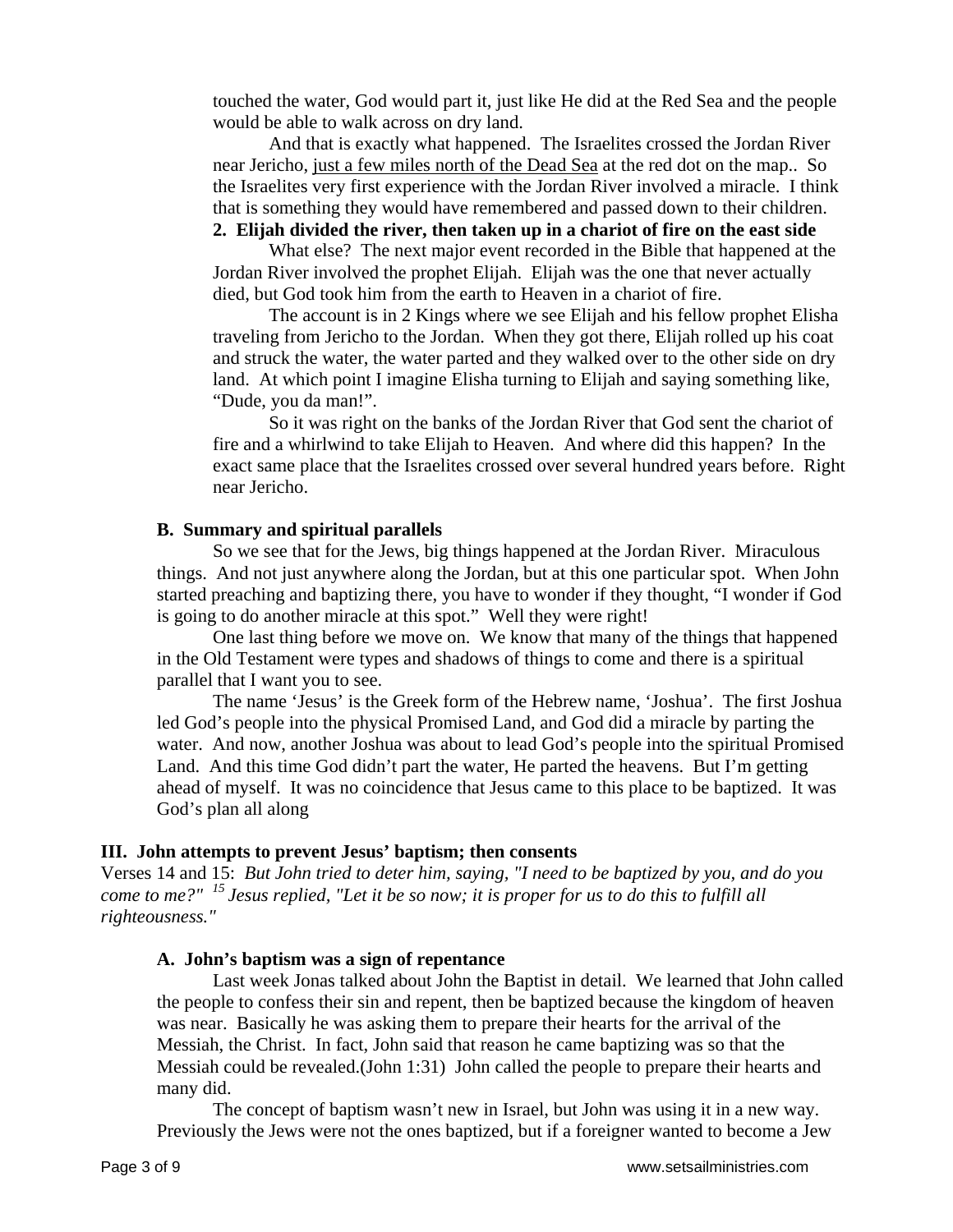then they would have been baptized in water. But John was now asking the Jews themselves to be baptized. The new meaning of baptism was 2-fold: 1st a public recognition that they were turning from their sin, and 2nd a consecration or a dedication of themselves to God for the future.

### **B. John saw that Jesus didn't need to repent**

Recognizing this repentance aspect, John looked at Jesus and basically said, "You don't need to be baptized by me, I need to be baptized by you!" John recognized a holiness, a right-ness in Jesus that he didn't see even in the religious leaders of the day (Pharisees and Sadducees).

Now there is an interesting aspect to the relationship between John and Jesus that we don't really pick up in Matthew but that is recorded in the Gospel of John. In chapter 1 it says,

*John testified saying…"I did not recognize Him* [referring to Jesus], *but He who sent me to baptize in water* [of course is God] *said to me, 'He upon whom you see the Spirit descending and remaining upon Him, this is the One who baptizes in the Holy Spirit.'"*

John would know the Messiah when the Holy Spirit descended and remained on someone.

The interesting part is that John the Baptist and Jesus were cousins, so they must have at least known of each other, and probably had met at some point. But the Bible says that John had been in the wilderness almost his whole life and it appears that he didn't know for sure that Jesus was the Messiah. But even not knowing, he still recognized the holiness and purity in Jesus and that Jesus didn't need to repent.

# **C. Why was Jesus baptized?**

So if Jesus had no sin, nothing to repent of, why did he need to be baptized? Well, I see 4 reasons and I'll mention them briefly:

# **1. Misc ideas**

**a. 1st Jesus was confessing the sins of the nation of Israel** Just like many of the Old Testament prophets before him confessing not only their personal sin, but also the sins of the nation.

**b.**  $2^{nd}$  **Jesus was identifying with us** letting us know that he understood our need for repentance.

**c. 3rd It was the event that started His ministry** Remember we talked about Joshua earlier who led God's people into the promised land? Crossing the Jordan was the first major thing he did after he took over from Moses. Joshua 3:7 says, *"God began to magnify Joshua there* (at the Jordan)*".* And that's exactly what he did for Jesus. Jesus was almost completely unknown before this, but God began to magnify Him there at the Jordan.

# **2. To fulfill all righteousness**

But there is a  $4<sup>th</sup>$  reason. The text says that it was to "fulfill all righteousness". What exactly does that mean? I'll be honest, there is a part here that I don't yet understand. There is a bigger picture of what God is doing that I just haven't been able to get my arms around yet. But let me tell you what I do know.

For the Jews of that time, righteousness meant primarily obeying all of the laws that God had given them. Jesus too had to obey all the laws We read later on in Matthew where Jesus says,

*"Do not think that I came to abolish the Law or the Prophets; I did not come to abolish but to fulfill."*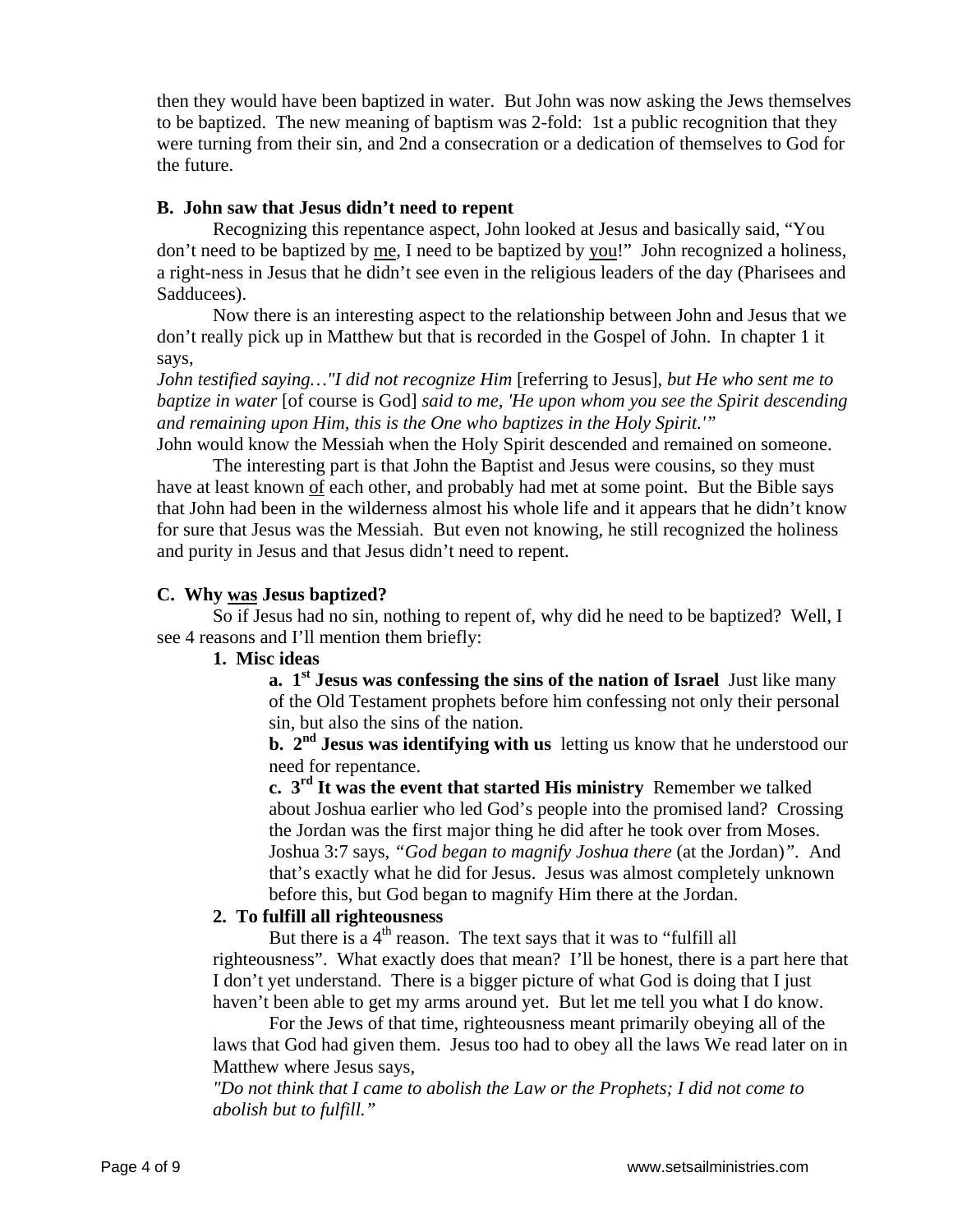When we look back in the Old Testament when God first set up the job of priest with Moses' brother Aaron, and then eventually all of the Levites, we learn some interesting things. They had to be 30 years old in order to serve in the temple. And before they could enter into service as a priest they had to undergo a special dedication ceremony. In the first part of that ceremony, the priests were washed with water. And in the last part, they were anointed with oil.

Jesus, was about to enter into a ministry essentially as a priest, though as a true priest of God, rather than a part of the religious system of the time. And the Bible tells us that he was about 30 years old when he began his ministry. Therefore, in his baptism, he was both washed with water, and anointed with the Holy Spirit which is what being anointed with oil represented. In fact, the very word, 'Messiah' means "The Anointed One." So Jesus completely fulfilled this part of the law even though he wasn't joining the official priesthood.

(Num 4:3 Exodus 29:1-7 Numbers 8:5-7)

### **D. John baptizes Jesus**

### *Then John consented.*

We'll touch more on this when we get to the application but basically, John felt unworthy. He didn't feel worthy to baptize his own cousin because of the holiness that surrounded Jesus. He didn't feel worthy, but he was willing. The Life Application Bible Commentary says that God is often less concerned with our worthiness, and more concerned with our willingness. John didn't feel worthy, but he was willing, and so he baptized Jesus.

#### **IV. Jesus is baptized by God**

Verse 16: *As soon as Jesus was baptized, he went up out of the water. At that moment the heavens were opened"* 

Here is where the account really gets exciting!

#### **A. The Heavens were opened**

Jesus exits the water and the heavens were opened. The NIV says they were torn open. The prophet Isaiah had cried out, *"Oh that You would rend the heavens and come down.*" He knew that God seemed far away from the Jews and unapproachable at that time and he longed for God to be close again. So here we see the heavens being torn open with the idea that no longer will God be unapproachable, but now God will be close to us.

#### **B. The Spirit descends on Him**

Continuing in verse 16: *"the heavens were opened and he saw the Spirit of God descending like a dove and lighting on him"* 

Major prophecies about the Messiah begin to be fulfilled right here. Isaiah 11 says, *"The Spirit of the Lord will rest on him."* Isaiah 42 says, *"here is my servant, whom I uphold, my chosen one in whom I delight. I will put my Spirit on him."* And Isaiah 61 which Jesus quoted later about himself, *"The Spirit of the Sovereign Lord is on me because the Lord has anointed me…"* 

The Holy Spirit descending and remaining on Jesus was the direct fulfillment of many prophecies.

#### **C. God Speaks**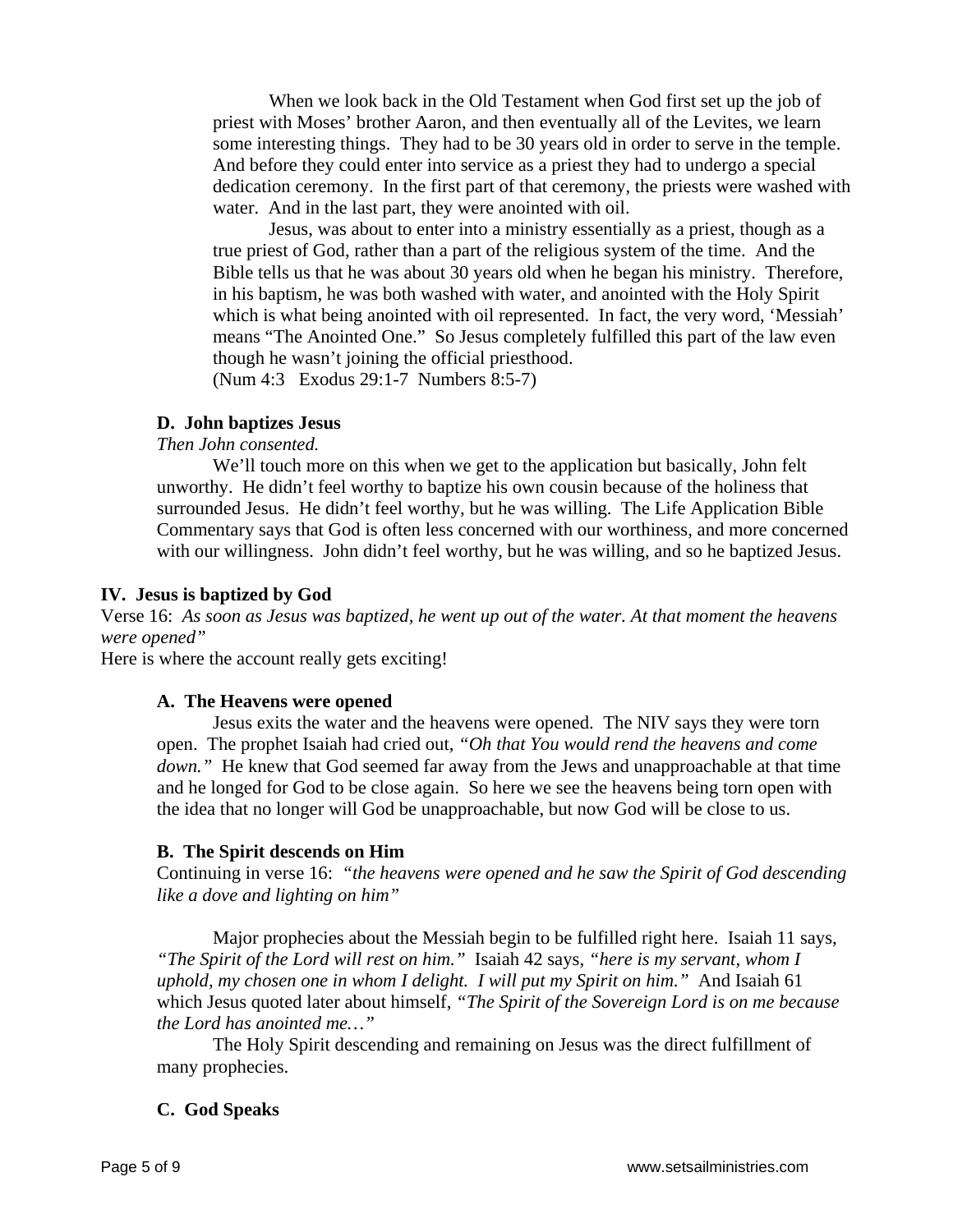Verse 17: *"And a voice from heaven said, "This is my Son, whom I love; with him I am well pleased.""*

### **1. The delivery of His message**

God speaks from Heaven and it seems that everyone heard it. This is so amazing to me. For over 400 years God has been silent and now for the first time the silence is broken!!! Imagine if God had not spoken to anyone or through any prophet since the 1600's. That's a long time! Not only do we have the first prophet in 400 years (John the Baptist), but now God Himself speaks audibly! God had spoken to Israel through His prophets often up until 400 years prior to this, but his last audible words were way before that.

God's last words to the Jews were given to the prophet Malachi. God said in Malachi 4:5-6 *"See I will send you the prophet Elijah before that great and dreadful day of the Lord comes."* Later on in Matthew chapter 11, Jesus says that John the Baptist was the Elijah that was to come.

Now I'm going off on a tangent here, but do you see how all of God's word fits together. God takes Elijah from the earth right at this spot by the Jordan river. He tells the people that He will send Elijah back. Jesus says John the Baptist is the Elijah that God was talking about, and where does John start his ministry: right beside the Jordan and the same exact spot Elijah was taken from.

I think that is awesome! Only God could plan something like that. Do you see how incredibly all of God's word fits together? People say it's just a bunch of madeup stories. No, it isn't. It truly is inspired by God. The Old Testament and the New, they are not 2 separate plans. They both make up the one plan that is God's.

# **2. The content of His message**

Okay back to the real sermon! So God speaks and what does He say: *"This is my Son, whom I love; with him I am well pleased."*

Wow. The book Intense Moments with the Savior by Ken Gire says that it is interesting that God would speak these words at this point in Jesus' life. "What has Jesus accomplished to merit such approval? He hasn't taught in the synagogue or triumphed over Satan. He hasn't preached a sermon or cast out a demon. He hasn't healed a person or made a single disciple. He hasn't done anything special, let alone spectacular. So why was his Father so pleased?" And I believe the answer is: because Jesus was obedient. That's how much God values obedience.

Can you imagine how Jesus must have felt to hear His Father audibly tell Him that he loved Him? And to know for sure that He was pleasing God? That must have been amazing for Him to hear.

I want to encourage you fathers out there, and I am one myself, to apply this message to your own children. If I were to ask all of you how often your own father told you that he loved you and was proud of you, many of you would tell me, "Not enough." Daddies: tell your children that you love them. Tell them today, and tomorrow and every day. And when they obey and do what is right, tell them that you are pleased with them. Don't let you children grow up and say, "I wish my father had said "I love you" more often. Tell them often.

So God reminds Jesus: "I love you son. I'm proud of you. You're on the right track." What an encouragement for Jesus and what an encouragement for the people listening that day and for us reading about it: that God loves His Son and He loves us and He is pleased when we choose to obey Him.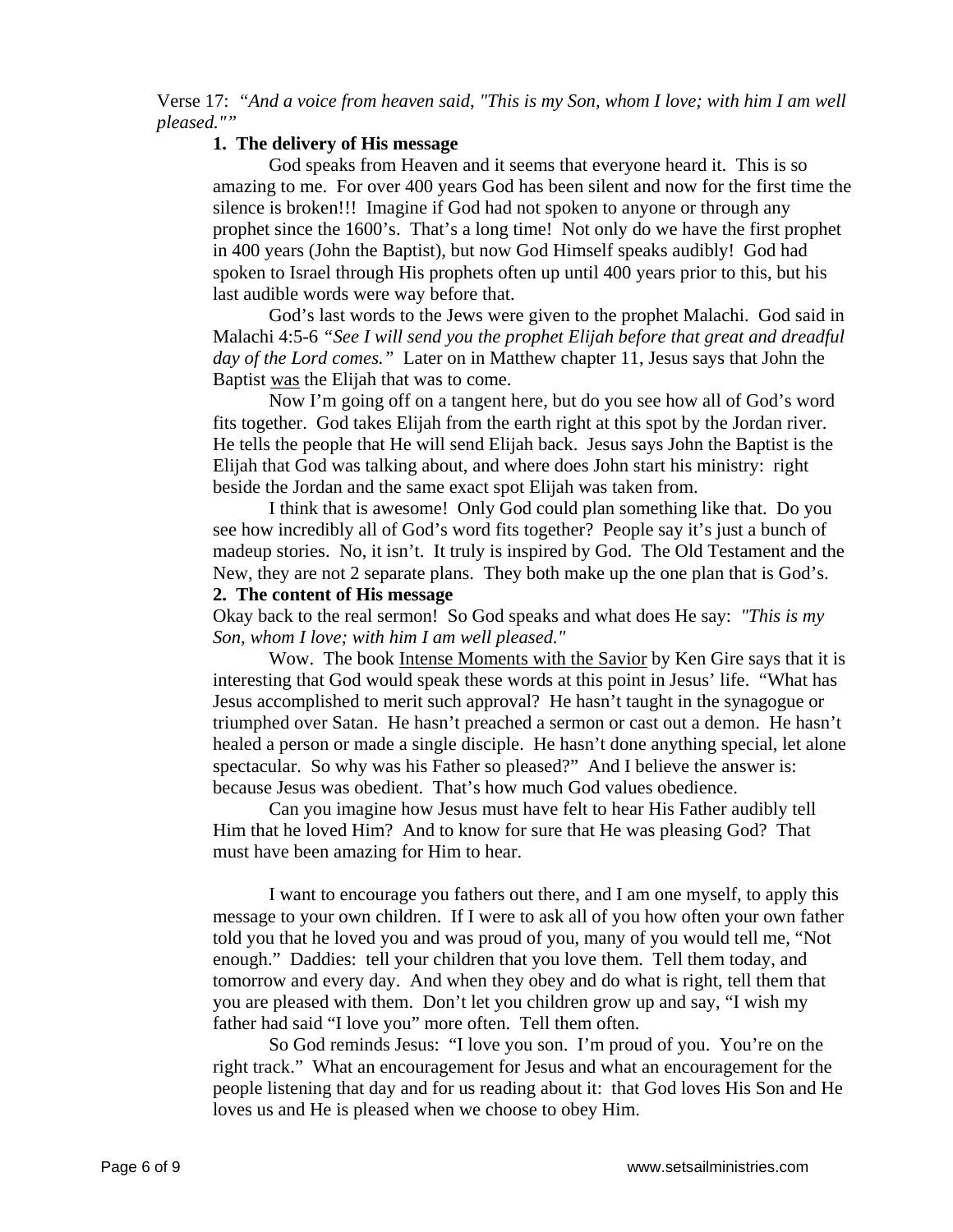# **D. The Trinity**

One final thing that we see here in this passage. In Christianity we have this concept of the Trinity: we serve 1 God, but He is 3 persons, the Father, the Son and the Holy Spirit. That is a difficult concept to for us humans to get our arms around sometimes. But in this passage, for the first time in the whole Bible, we see all 3 members of the Trinity in 1 place at 1 time and acting independently yet toward the same purpose. God the Father is speaking from Heaven. God the Son, Jesus, is on earth receiving baptism, and God the Holy Spirit is descending as a dove. 3 separate persons, but only 1 God. But that's a whole other message!

# **V. Conclusion to the exposition**

To sum up what we have learned so far, I think a quote from The Pulpit Commentary says it best: "Now (Jesus) was revealed as the Priest forever after the order of Melchizedek; the King to whom the Lord God would give the throne of His father David; the Prophet who would declare to the faithful all that we need to know, all that we can know while in the flesh," about God. In short: the Messiah had come.

# **VI. Application: the obedience of Jesus**

# **A. Introduction to application**

So now we turn to the application. If you've been asleep this is the part you should wake up for.

This is all good information to know, but how do we apply this awesome part of God's word? James tells us, *"Do not merely listen to the word…Do what it says."* (James 1:22)

So do we all go and get baptized in water and the Holy Spirit? Well…yeah! If you've believed in Jesus and begun a relationship with Him but have never been baptized, well then you should because God commands us to. Pray about it, talk to Jonas about it.

Now what about being baptized in the Holy Spirit? When we do believe and accept what Jesus did for us, we receive the Holy Spirit. It's kind of a package deal, you accept one, you get the other. But Paul tells us that we can choose to be filled with the Spirit. He said, *"And do not get drunk with wine…but be filled with the Spirit"* (Ephesians 5:18). Nobody gets drunk without first choosing to drink alcohol. So in the same way, we have a choice in whether we will live a life that is filled with the Spirit. And that is another sermon too.

But as I meditated on this passage, God kept bringing one word, one main theme to mind. Obedience. And when He told me that, I'll be honest I thought, "Oh great, not obedience, because I know I have to learn it before I can preach it to you." Some of you may feel the same way about obedience.

But I want you to see this because it is important. In John chapter 14 we read, *"Jesus replied, "If anyone loves me, he will obey my teaching…He who does not love me will not obey my teaching. These words you hear are not my own; they belong to the Father who sent me."* I want you to see that obedience comes not just in doing the right thing, but from a heart full of love.

# **B. Jesus' obedience**

In this passage, obedience starts with Jesus. We know that he always obeyed the Father, that His very food was doing the will of God, but it wasn't just because obedience was right, it was because He loved God so much that He wanted to do whatever would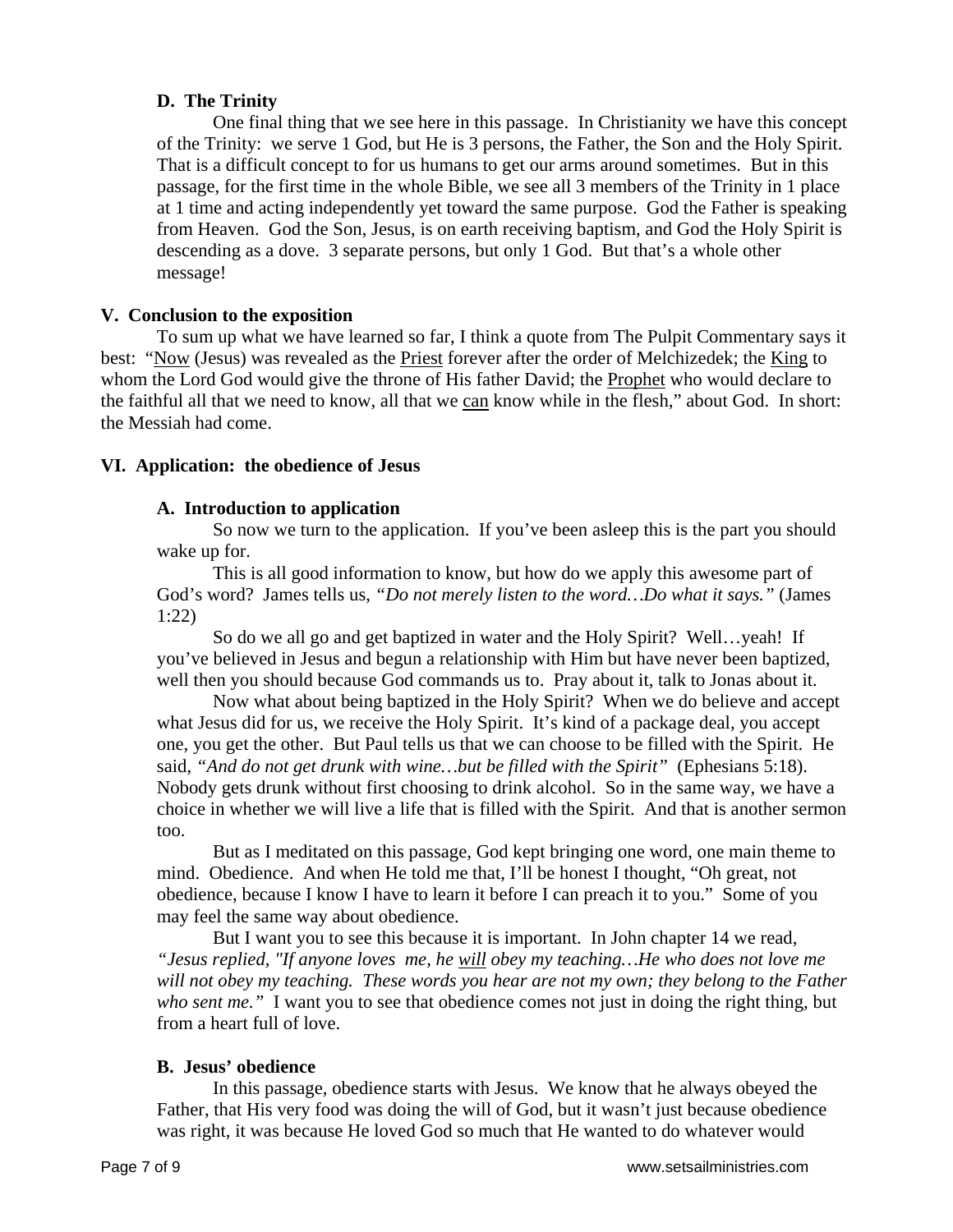please God. Remember how joyful Jesus looked in the video when he came up out of the water? I think that joy came because He loved God and therefore He obeyed God and God gave Him a joyful heart.

So because Jesus always obeyed God, God must have told him to go and be baptized by John. Did God give him all the details? We don't know. Maybe not. But in any case 70 miles was a long way to go to get to where John was. And it was kind of out of his way. It wasn't really convenient.

# **C. Applied to us**

And the question God is asking me and the question I ask you is: [PAUSE] "How far are you willing to go to obey God?" A mile, 10 miles, across the street, to the next room in your home? Are you willing to go out of your way to obey, or do you only obey when it's convenient? Personally, I'm not sure I am very happy with my answer, because too often I have my own agenda, my own schedule and if God's will can fit into my schedule, cool. If not, well… Now, I didn't say I liked that answer, but it's an honest one. God calls us to obey Him. Not to live by our own agenda and try to fit Him in.

# **VII. Application: the obedience of John**

# **A. John's obedience**

Next, I see the obedience of John the Baptist. He was obeying God just by preaching the message God gave to Him to preach. But when Jesus came and asked to be baptized, John first said no. He basically said, "Uh, I'm not real comfortable with this. It is in line with what God has clearly told me to do, but I'm not sure I understand it." Something my wife pointed out to me is this: Jesus allowed John the opportunity to decide to obey. I find that amazing because Jesus was God, He could have just said, "Baptize me now." But He didn't. He encouraged John gently by saying, "*Let it be so now."* The New King James says *"Permit it to be so now."* God does the same for us. He doesn't force us to obey although He could, but He allows us to choose to obey out of a heart full of love for Him.

# **B. Applied to us**

So what about us? Has God ever asked you to do something that you weren't comfortable with? Maybe something you weren't sure about? His call was clear, but you just weren't sure you wanted to fulfill the role? I kind of feel that way here today. I didn't actually choose this role, and I am not always comfortable with it. But I believe wholeheartedly that it's a part of what God has called me to do. So here I am. What's He calling you too? Have you been obedient to His call? Is there something that God has called you to do that you haven't obeyed yet because you were uncomfortable or you didn't understand, or you weren't sure what God was doing? Can you hear Him say to you: "Permit it just now. Let it be so now. I know you don't fully understand, but just trust me and obey and watch me work through you." Obey and allow Him to work in your life.

# **VIII. Application: the results of obedience**

There is one more incidence of obedience in this passage and that is: the people who were baptized. And this leads us to the results of obedience: what happens when we obey. There are 2 results of obedience that we see here: the first is that when we obey, God shows up.

# **A. God shows up**